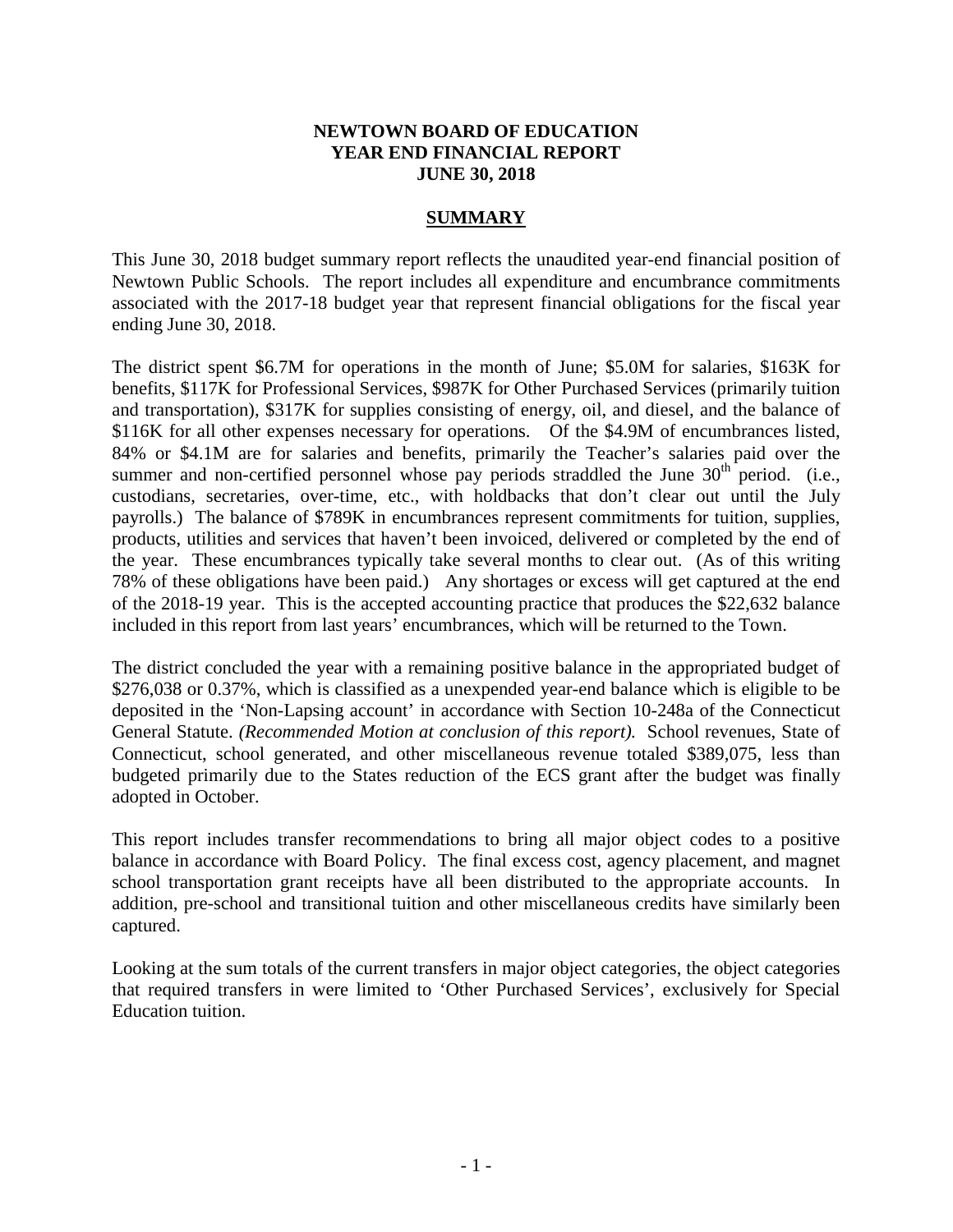The majority of funds available to cover the increased expenditures in the year just ended came from the salary accounts \$419,000. This was followed by funds available in Employee Benefits \$35,000; and Supplies \$73,000.

Over the course of the year the current transfers combined with the year to date transfers sum out as follows:

| 100 Salaries                     | $(\$281,000)$ |
|----------------------------------|---------------|
| 200 Employee Benefits            | (\$13,000)    |
| <b>300 Professional Services</b> | \$0           |
| 400 Purchased Property Services  | \$0           |
| 500 Other Purchased Services     | \$294,000     |
| 600 Supplies                     | \$0           |
| 700 Property                     | \$0           |
| 800 Miscellaneous                | \$0           |
|                                  |               |

The rationale for these transfers have been highlighted throughout the year in these monthly financial reports. The final recommended transfers are included in order to bring all major objects to a positive position. The operating guideline is generally to have all sub account object categories to be within \$5,000, plus/minus.

Many other balances of a less sizeable nature are evident and distributed within the attached financial report.

Hawley expenses to the Hawley Fund were as follows:

| 1) Shade Replacements      | \$10,068       |
|----------------------------|----------------|
| $2)$ Ungles oil compassion | $QA \subset A$ |

|  |  | 2) Unclog oil service line | \$4,646 |
|--|--|----------------------------|---------|
|  |  |                            | 0.071   |

|  | 3) Roof repairs | \$2,871 |
|--|-----------------|---------|
|--|-----------------|---------|

For a total expenditure of \$17,585 leaving a balance of \$29,868 in the fund on June  $30<sup>th</sup>$  this year.

During the month of June we received revenue of \$68,995 for the balance of student tuitions due and an unanticipated transition receipt from Bridgeport.

All accounts were reviewed and purchases scrutinized on a continuing basis to assure a positive financial position. Newtown Public Schools achieved the results expected by the Board of Education operating within its approved operating budget.

Providing current financial information to the Board of Education is essential in order to remain within the allotted budget while maintaining a financial spending plan that meets the mission and goals of Newtown Board of Education. The fiscal year ended well within the allotted budget.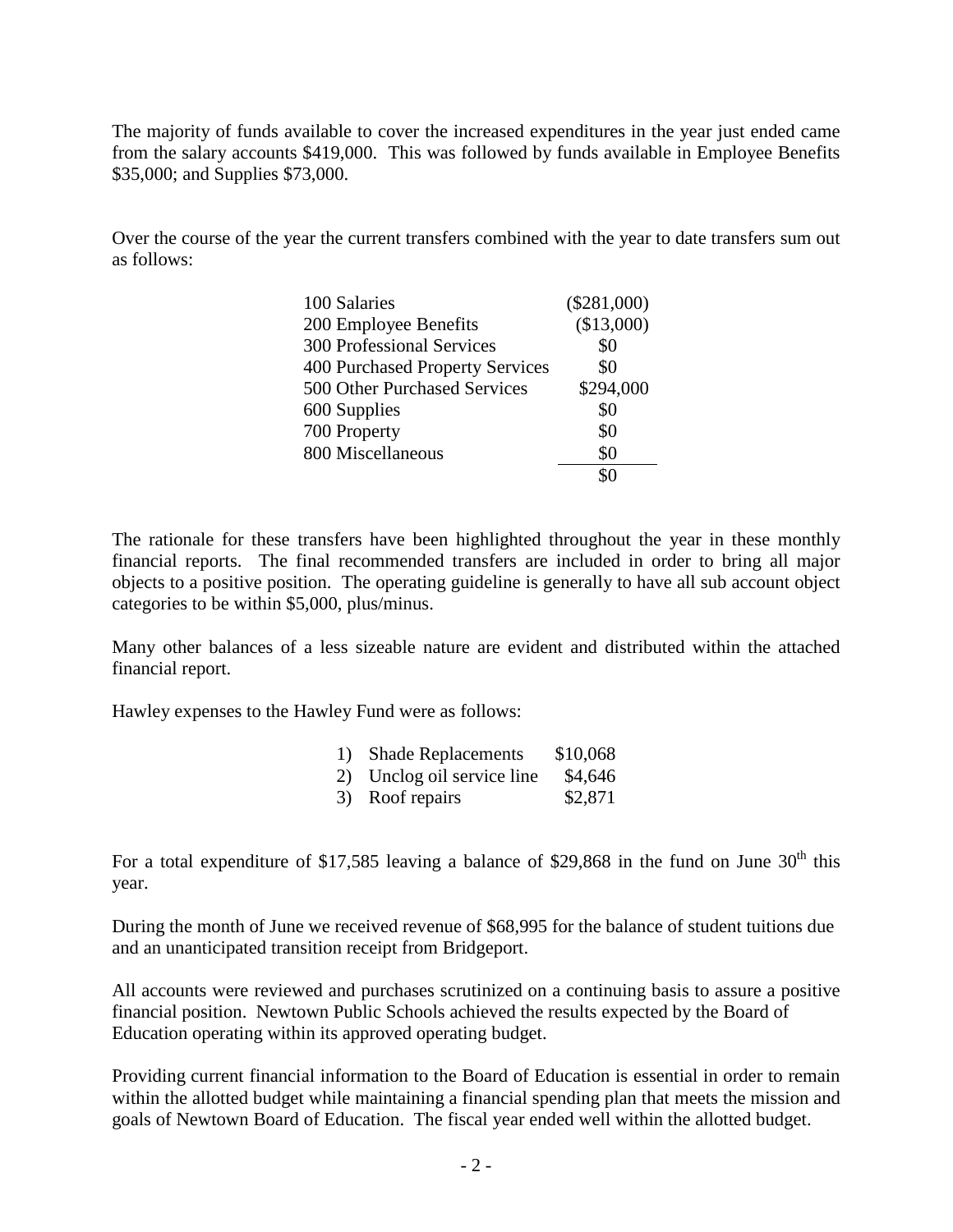All these items are unaudited and subject to change.

Recommended Motion for Non-Lapsing Account 8/14/18

Move that the Board of Education request of the Board of Finance that the unexpended funds from the 2017-18 fiscal year budget appropriation in the amount of \$276,038 be deposited into the Non-Lapsing account, established in accordance with Connecticut General Statute Section 10-248a, for educational purposes. Further to this action, is that the source of these funds are detailed on the year-end financial report as previously approved by this Board of Education.

Ronald J. Bienkowski Director of Business August 9, 2018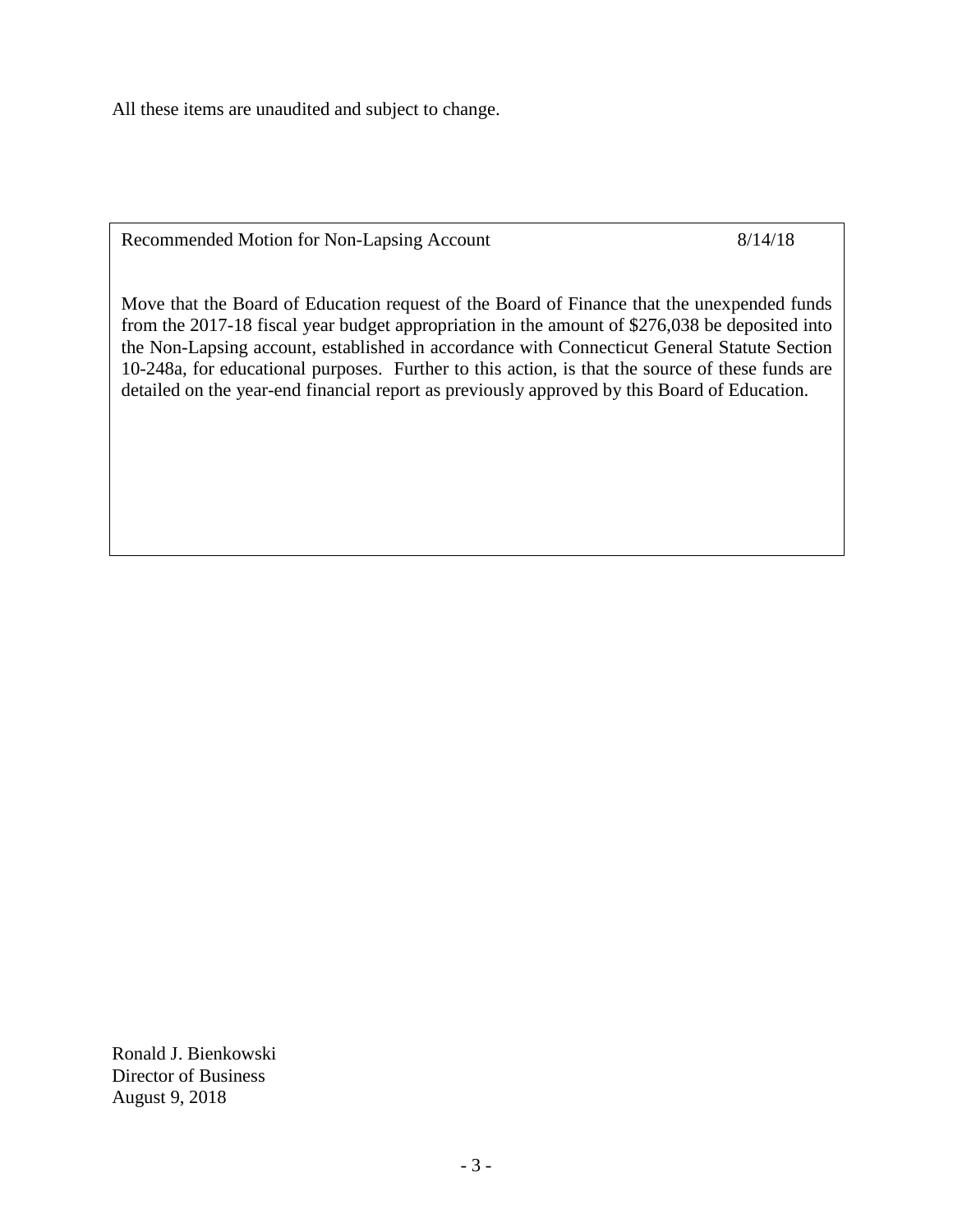# **NEWTOWN PUBLIC SCHOOLS GENERAL FUND EXPENDITURE AND REVENUE BALANCE**

The Board of Education should feel confident that the needs of the school system and unanticipated repairs and energy expenses have been met as a result of carefully conducted discussions at public Board of Education meetings with sensitivity to the community and in compliance with all legal requirements and expectations.

The General Fund account history and school revenue balances over the last several years demonstrates that the Board of Education has managed to provide the required educational opportunities to the students of Newtown while operating within the budget appropriation approved by its citizens.

|          | Unexpended          | <b>Unliquidated Encumbrances</b> | School         |
|----------|---------------------|----------------------------------|----------------|
| Year-End | <b>Budget Funds</b> | From the Prior Year              | Revenues       |
| 6/30/02  | \$23,322            | \$961                            | \$42,482       |
| 6/30/03  | \$32,962            | \$0                              | (\$18,647)     |
| 6/30/04  | \$26,809            | \$4,723                          | $(\$120, 145)$ |
| 6/30/05  | \$9,000             | \$15,387                         | \$130,634      |
| 6/30/06  | \$272,100           | \$27,911                         | \$134,370      |
| 6/30/07  | \$1,474             | \$18,751                         | \$117,800      |
| 6/30/08  | \$7,688             | \$1,233                          | \$15,485       |
| 6/30/09  | \$7,773             | \$432                            | \$51,263       |
| 6/30/10  | \$155,762           | \$12,696                         | $(\$88,921)$   |
| 6/30/11  | \$58,670            | \$74,159                         | \$8,659        |
| 6/30/12  | \$38,167            | \$33,959                         | \$101,024      |
| 6/30/13  | \$6,035             | \$222                            | \$51,767       |
| 6/30/14  | \$47,185            | \$12,195                         | \$6,236        |
| 6/30/15  | \$12,909            | \$16,345                         | $(\$21,056)$   |
| 6/30/16  | \$2,533             | \$2,286                          | \$323,260      |
| 6/30/17  | \$97,942            | \$947                            | (\$128,840)    |
| 06/30/18 | \$276,038           | \$22,632                         | $(\$389,075)$  |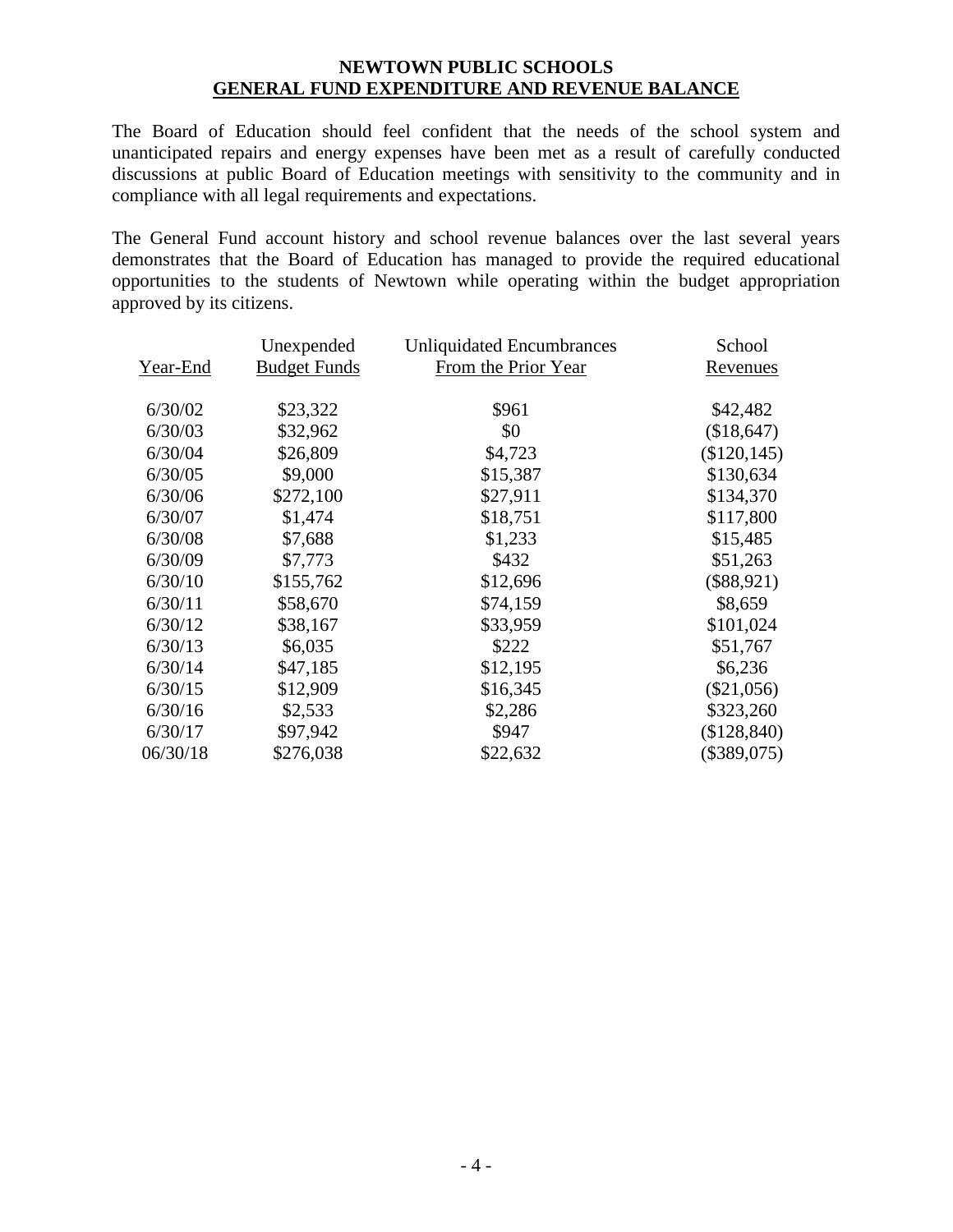# **TERMS AND DEFINITIONS**

The Newtown Board of Education's Monthly Financial Report provides summary financial information in the following areas:

- $\bullet$  Object Code a service or commodity obtained as the result of a specific expenditure defined by eight categories: Salaries, Employee Benefits, Professional Services, Purchased Property Services, Other Purchased Services, Supplies, Property, and Miscellaneous.
- Expense Category further defines the type of expense by Object Code
- Expended 2016-17 audited expenditures from the prior fiscal year (for comparison purposes)
- Approved Budget indicates a town approved financial plan used by the school district to achieve its goals and objectives.
- **THE TRANSF identified specific cross object codes requiring adjustments to provide** adequate funding for the fiscal period. This includes all transfers made to date.
- Current Transfers identifies the recommended cross object codes for current month action.
- Current Budget adjusts the Approved Budget calculating adjustments  $(+)$  or  $-)$  to the identified object codes.
- Year-To-Date Expended indicates the actual amount of cumulative expenditures processed by the school district through the month-end date indicated on the monthly budget summary report.
- Encumbered indicates approved financial obligations of the school district as a result of employee salary contracts, purchasing agreements, purchase orders, or other identified obligations not processed for payment by the date indicated on the monthly budget summary report.
- Balance calculates object code account balances subtracting expenditures and encumbrances from the current budget amount indicating accounts with unobligated balances or shortages.
- Anticipated Obligation is a column which provides a method to forecast expense category fund balances that have not been approved via an encumbrance, but are anticipated to be expended or remain with an account balance to maintain the overall budget funding level. Receivable revenue (i.e., grants) are included in this column which has the effect of netting the expected expenditure.
- Projected Balance calculates the object code balances subtracting the Anticipated Obligations. These balances will move up and down as information is known and or decisions are anticipated or made about current and projected needs of the district.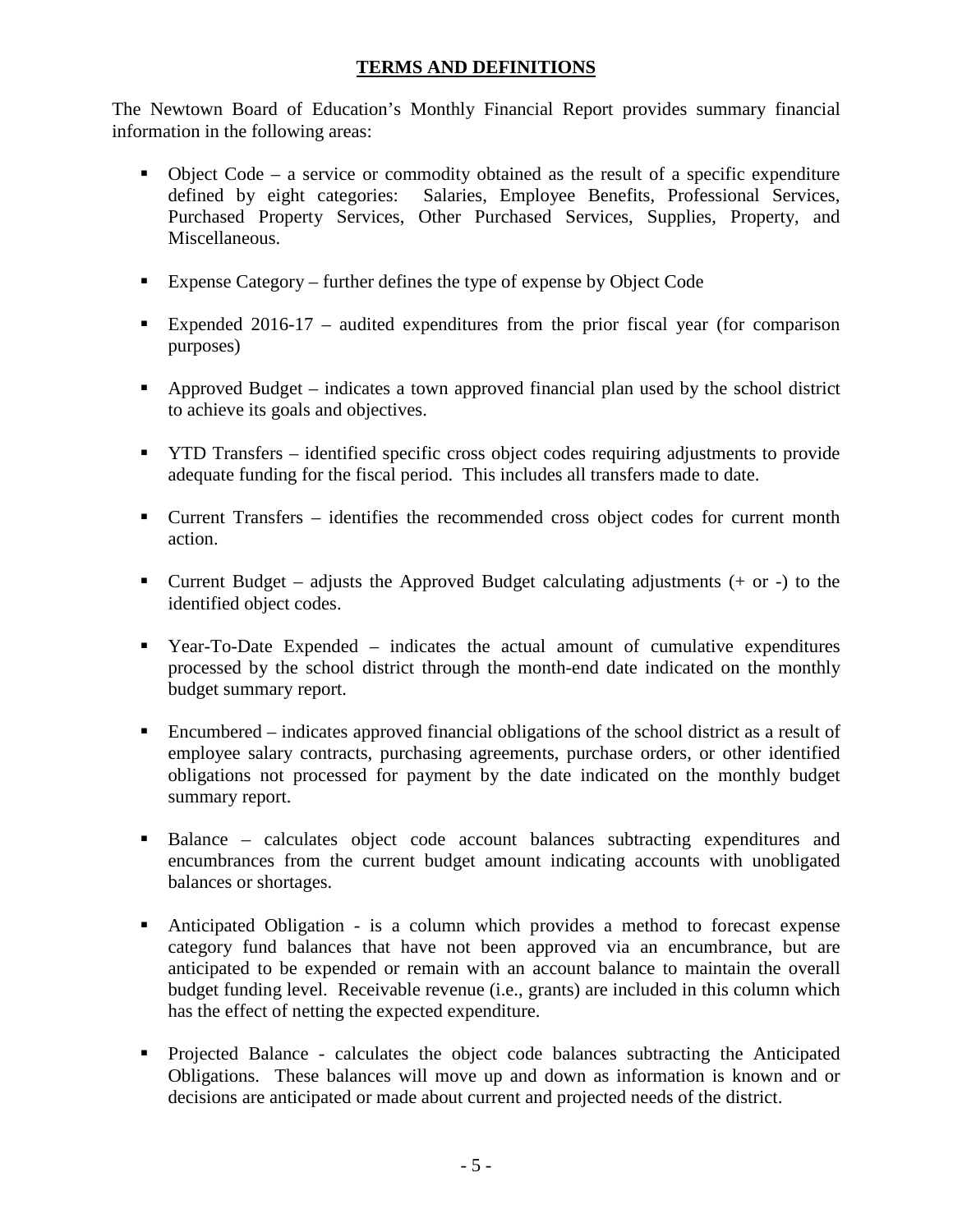The monthly budget summary report also provides financial information on the State of Connecticut grant reimbursement programs (Excess Cost and Agency Placement Grants and Magnet Grant Transportation). These reimbursement grants/programs are used to supplement local school district budget programs as follows:

Excess Cost Grant – this State of Connecticut reimbursement grant is used to support local school districts for education costs of identified special education students whose annual education costs exceed local prior year per pupil expenditure by 4 ½. Students placed by the Department of Child and Family Services (DCF) are reimbursed after the school district has met the prior year's per pupil expenditure. School districts report these costs annually in December and March of each fiscal year. State of Connecticut grant calculations are determined by reimbursing eligible costs (60%-100%) based on the SDE grant allocation and all other town submittals.

Magnet Transportation Grant – provides reimbursement of \$1,300 for local students attending approved Magnet school programs. The budgeted grant is \$62,400 for this year.

The last portion of the monthly budget summary reports school generated revenue that are anticipated revenue to the Town of Newtown. Fees and charges include:

- Local Tuition amounts the board receives from non-residents who pay tuition to attend Newtown schools. Primarily from staff members.
- High school fees for three identified programs 1) high school sports participation fees, 2) parking permit fees and 3) child development fees.
- The final revenue is miscellaneous fees, which constitute refunds, rebates, prior year claims, etc.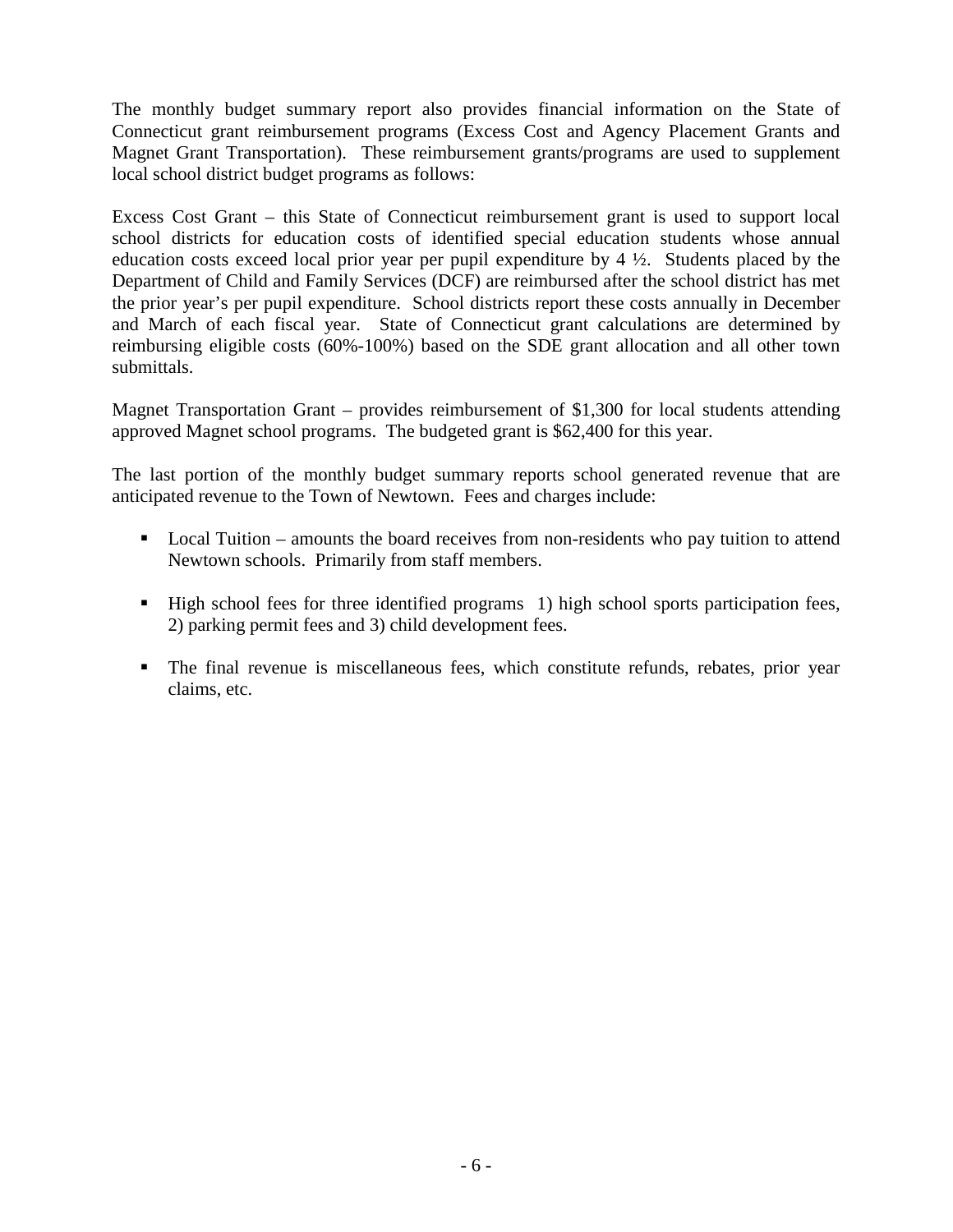## 2017-18 BUDGET SUMMARY REPORT

FOR THE MONTH ENDING - JUNE 30, 2018

| <b>OBJECT</b><br><b>CODE</b> | <b>EXPENSE CATEGORY</b>                                                   |               | <b>EXPENDED</b><br>2016 - 2017          | <b>APPROVED</b><br><b>BUDGET</b> | <b>YTD</b><br><b>TRANSFERS</b><br>$2017 - 2018$ |        | <b>CURRENT</b><br><b>TRANSFERS</b> | <b>CURRENT</b><br><b>BUDGET</b> |      | <b>YTD</b><br><b>EXPENDITURE ENCUMBER</b> |      |              | <b>BALANCE</b> |              | <b>FINAL</b><br><b>BALANCE</b> |
|------------------------------|---------------------------------------------------------------------------|---------------|-----------------------------------------|----------------------------------|-------------------------------------------------|--------|------------------------------------|---------------------------------|------|-------------------------------------------|------|--------------|----------------|--------------|--------------------------------|
|                              | <b>GENERAL FUND BUDGET</b>                                                |               |                                         |                                  |                                                 |        |                                    |                                 |      |                                           |      |              |                |              |                                |
| 100                          | <b>SALARIES</b>                                                           | <sup>\$</sup> | $45,552,910$ \ \ \$ $46,819,455$ \ \ \$ |                                  | $(10,000)$ \$                                   |        |                                    | $(271,000)$ \$ 46,829,431 \$    |      | 42,734,058 \$                             |      | 3,947,599 \$ | 147,774        | $\mathbb{S}$ | 147,774                        |
| 200                          | <b>EMPLOYEE BENEFITS</b>                                                  | \$            | $11,471,657$ \$ $11,630,322$ \$         |                                  | $(13,000)$ \$                                   |        |                                    | $-$ \$ 11,639,582 \$            |      | 11,478,807 \$                             |      | 125,796 \$   | 34,979         | \$           | 34,979                         |
| 300                          | PROFESSIONAL SERVICES                                                     | $\mathbb{S}$  | 768,820 \$                              | 863,121 \$                       |                                                 | $-$ \$ | $- S$                              | $863,121$ \$                    |      | $800,155$ \$                              |      | 60,173 \$    | 2,793          | \$           | 2,793                          |
| 400                          | PURCHASED PROPERTY SERV.                                                  | \$.           |                                         | 2,349,864   \$ 1,877,822 \$      |                                                 | $-$ \$ | $-$ \$                             | 1,877,822 \$                    |      | 1,789,574 \$                              |      | 87,338 \$    | 910            | $\mathbb{S}$ | 910                            |
| 500                          | <b>OTHER PURCHASED SERVICES</b>                                           | S.            |                                         | $8,656,242$ \$ 7,606,000 \$      | 23,000 \$                                       |        |                                    | 271,000 \$ 8,931,481 \$         |      | 8,702,461 \$                              |      | 220,048 \$   | 8,972          | \$           | 8,972                          |
| 600                          | <b>SUPPLIES</b>                                                           | \$.           |                                         | 3,832,662   \$ 3,573,732 \$      |                                                 | $-$ \$ | $- S$                              | 3,573,732 \$                    |      | 3,167,282 \$                              |      | 333,752 \$   | 72,698         | $\mathbb{S}$ | 72,698                         |
| 700                          | <b>PROPERTY</b>                                                           | \$            | 874,846 \$                              | 556,850 \$                       |                                                 | $-$ \$ | $-$ \$                             | 556,850 \$                      |      | 469,193 \$                                |      | 87,592 \$    | 65             | \$           | 65                             |
| 800                          | <b>MISCELLANEOUS</b>                                                      | \$            |                                         | 68,655 \$                        |                                                 | $-$ \$ | $-$ \$                             | 68,655 \$                       |      | $60,724$ \$                               |      | 83 \$        | 7,847          | \$           | 7,847                          |
|                              | <b>TOTAL GENERAL FUND BUDGET</b>                                          | $\mathcal{S}$ | 73,567,123 \$72,995,957 \$              |                                  |                                                 | $-$ \$ |                                    | $-$ \$ 74,340,674 \$            |      | 69, 202, 254 \$                           |      | 4,862,382 \$ | 276,038        | \$.          | 276,038                        |
|                              | <b>TRANSFER NON-LAPSING</b>                                               | \$            | 97,942                                  |                                  |                                                 |        |                                    |                                 |      |                                           |      |              |                | $\geq$ s     | 276,038                        |
|                              | <b>GRAND TOTAL</b>                                                        | \$.           | 73,665,065 \$72,995,957 \$              |                                  |                                                 | $-$ \$ |                                    | $-$ \$ 74,340,674               | - \$ | 69,202,254                                | - \$ | 4,862,382 \$ | 276,038        | \$           | $\sim$                         |
|                              |                                                                           |               | (Audited)                               |                                  |                                                 |        |                                    |                                 |      |                                           |      |              |                |              |                                |
|                              | Additional Appropriation to Operating Budget - Special Education 11/15/17 |               |                                         |                                  |                                                 |        |                                    | \$1,031,481                     |      |                                           |      |              |                |              |                                |

*Additional Transfer to Operating Budget - ASSO Program 1/3/18* **313,236 \$ 313,236** 

 $-$  18,000  $-$  18,000  $-$  18,000  $-$  18,000  $-$  18,000  $-$  18,000  $-$  18,000  $-$  18,000  $-$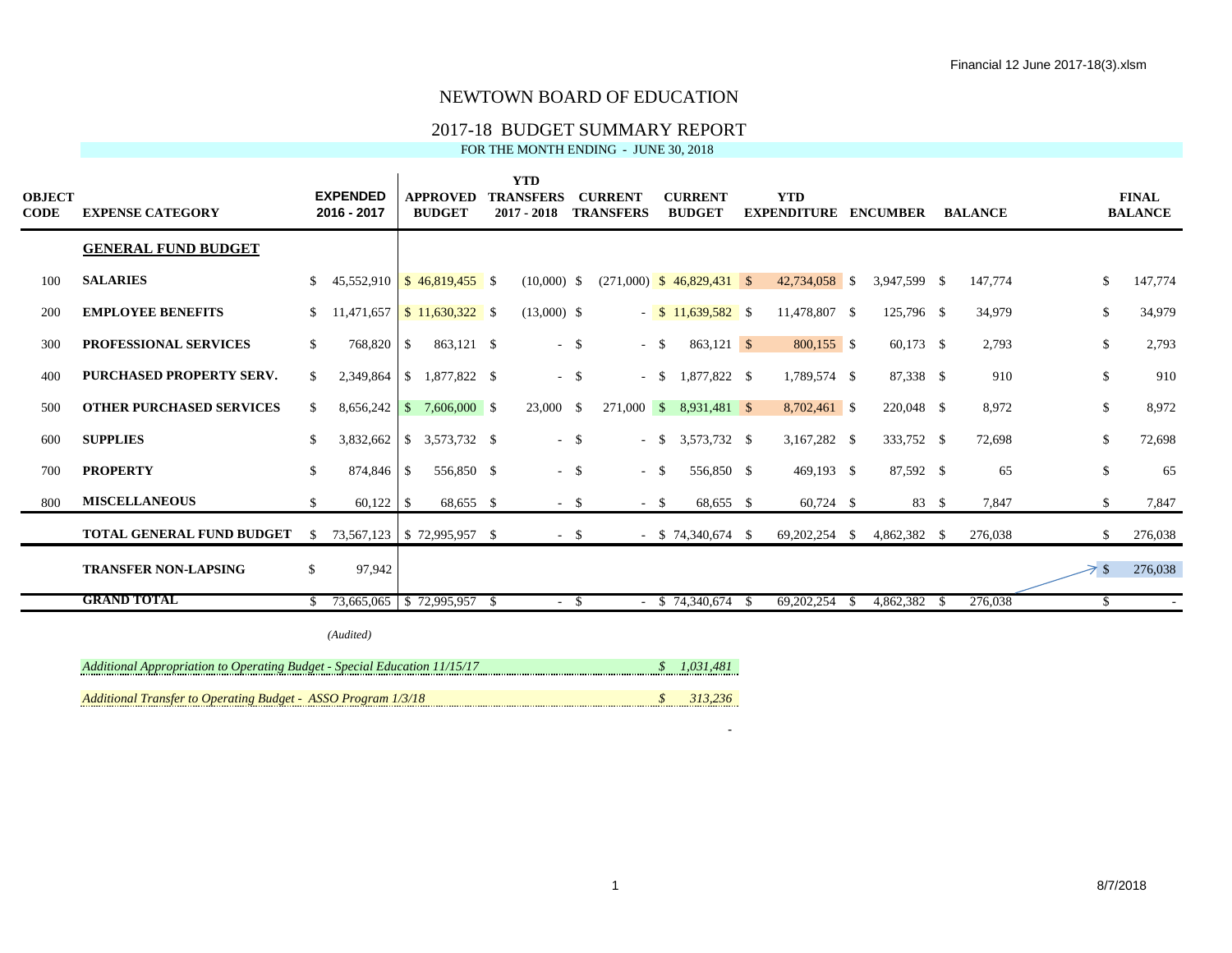## 2017-18 BUDGET SUMMARY REPORT

| <b>OBJECT</b><br><b>CODE</b> | <b>EXPENSE CATEGORY</b>                     |              | <b>EXPENDED</b><br>2016 - 2017 |               | <b>APPROVED</b><br><b>BUDGET</b>  | <b>YTD</b><br><b>TRANSFERS</b><br>$2017 - 2018$ |               | <b>CURRENT</b><br><b>TRANSFERS</b> |               | <b>CURRENT</b><br><b>BUDGET</b> | <b>YTD</b><br><b>EXPENDITURE ENCUMBER</b> |              |        | <b>BALANCE</b> |              | <b>FINAL</b><br><b>BALANCE</b> |
|------------------------------|---------------------------------------------|--------------|--------------------------------|---------------|-----------------------------------|-------------------------------------------------|---------------|------------------------------------|---------------|---------------------------------|-------------------------------------------|--------------|--------|----------------|--------------|--------------------------------|
| 100                          | <b>SALARIES</b>                             |              |                                |               |                                   |                                                 |               |                                    |               |                                 |                                           |              |        |                |              |                                |
|                              | <b>Administrative Salaries</b>              | \$           | 3,433,535                      | $\mathbb{S}$  | 3,506,802 \$                      | 56,863 \$                                       |               | 26,000                             | S.            | 3,589,665 \$                    | 3,556,152 \$                              | 33,229 \$    |        | 284            | \$           | 284                            |
|                              | Teachers & Specialists Salaries             | \$           |                                |               | 29,759,570 \ \ \$ 30,400,715 \ \$ | $(75,566)$ \$                                   |               |                                    |               | $(38,000)$ \$ 30,287,149 \$     | 26,989,059 \$                             | 3,297,772 \$ |        | 318            | \$           | 318                            |
|                              | Early Retirement                            | \$           | 84,500                         | $\mathbb{S}$  | 32,000 \$                         |                                                 |               |                                    | \$            | 32,000 \$                       | 32,000 \$                                 | ÷.           | -\$    |                |              |                                |
|                              | Continuing Ed./Summer School                | \$           |                                |               | 94,578 \$                         | (4,746)                                         |               |                                    | $\mathbb{S}$  | 89,832 \$                       | 86,331 \$                                 | $2,423$ \$   |        | 1.078          | \$           | 1,078                          |
|                              | Homebound & Tutors Salaries                 | \$           | 192,562                        | \$            | 256,604 \$                        |                                                 | - \$          | $(100,000)$ \$                     |               | 156,604 \$                      | 127,520 \$                                | 5,832 \$     |        | 23,252         |              | 23,252                         |
|                              | <b>Certified Substitutes</b>                | \$           | 625,894                        | -S            | 669,520 \$                        | $(20,000)$ \$                                   |               | $(60,000)$ \$                      |               | 589,520 \$                      | 560,741 \$                                | 24,643 \$    |        | 4,136          | S.           | 4,136                          |
|                              | Coaching/Activities                         | \$           | 552,865                        | <b>S</b>      | 579,338 \$                        |                                                 |               |                                    | $\mathbb{S}$  | 579,338 \$                      | 580,835 \$                                |              | $-$ \$ | (1, 497)       | $\mathbb{S}$ | (1, 497)                       |
|                              | Staff & Program Development                 | \$           | 125,840 \$                     |               | 178,469 \$                        |                                                 |               |                                    | <sup>\$</sup> | 178,469 \$                      | 158,168 \$                                | 17,599 \$    |        | 2,703          | S.           | 2,703                          |
|                              | <b>CERTIFIED SALARIES</b>                   | $\mathbb{S}$ | 34,856,526                     |               | \$ 35,718,026 \$                  | $(43, 449)$ \$                                  |               |                                    |               | $(172,000)$ \$ 35,502,577 \$    | 32,090,807 \$                             | 3,381,497 \$ |        | 30,274         | \$           | 30,274                         |
|                              | Supervisors/Technology Salaries             | \$           | 777,355                        | $\mathbb{S}$  | 791,595 \$                        | $(13,329)$ \$                                   |               | $(40,000)$ \$                      |               | 738,266 \$                      | 724,233 \$                                | 13,014 \$    |        | 1,019          | \$           | 1,019                          |
|                              | Clerical & Secretarial salaries             | \$           | 2,127,342                      |               |                                   | (14, 618)                                       |               |                                    | \$            | 2,179,086 \$                    | 2,082,739 \$                              | 92,656 \$    |        | 3,691          |              | 3,691                          |
|                              | <b>Educational Assistants</b>               | \$.          | 2,223,841                      | $\mathbb{S}$  | 2,327,687 \$                      | 117,990                                         |               |                                    | \$            | $2,445,677$ \$                  | 2,289,739 \$                              | 114,429 \$   |        | 41,510         | \$.          | 41,510                         |
|                              | Nurses & Medical advisors                   | \$           | 725,625                        | <sup>S</sup>  | 737,830 \$                        | 2,767                                           |               |                                    |               | 740,597 \$                      | 629,160 \$                                | 105,675 \$   |        | 5,762          |              | 5,762                          |
|                              | Custodial & Maint Salaries                  | \$           | 2,914,019                      | $\mathcal{S}$ | 3,029,989 \$                      | 964                                             |               |                                    | S.            | 3,030,953 \$                    | 2,909,405 \$                              | 125,232 \$   |        | (3,684)        | \$           | (3,684)                        |
|                              | Non Certified Adj & Bus Drivers salaries \$ |              |                                | <sup>\$</sup> | 71,792 \$                         | (45,092)                                        |               |                                    | \$            | 26,700 \$                       | 24,010 \$                                 | 877 \$       |        | 1,812          | \$           | 1,812                          |
|                              | Career/Job salaries                         | \$           | 159,845                        | l \$          | 204,168 \$                        | $(5,394)$ \$                                    |               | $(102,000)$ \$                     |               | 96,774 \$                       | 78,546 \$                                 | 5,698 \$     |        | 12,530         |              | 12,530                         |
|                              | <b>Special Education Svcs Salaries</b>      | \$           | $1,073,371$ \$                 |               | 1,119,853 \$                      | (6,104)                                         |               |                                    | \$            | $1,113,749$ \$                  | $1,015,268$ \$                            | 69,566 \$    |        | 28,915         |              | 28,915                         |
|                              | Attendance & Security Salaries              | \$           | 320,558                        | $\mathbf{s}$  | $317,169$ \$                      | (14,672)                                        |               |                                    | $\mathcal{S}$ | 583,473 \$                      | 550,549 \$                                | 19,776 \$    |        | 13,149         |              | 13,149                         |
|                              | Extra Work - Non-Cert                       | \$           | 122,759                        | $\sqrt{S}$    | $80,352$ \$                       | 14,937                                          |               |                                    |               | 105,289 \$                      | 80,664 \$                                 | 11,077 \$    |        | 13,548         |              | 13,548                         |
|                              | Custodial & Maint. Overtime                 | \$           | 225,822                        | $\mathbb{S}$  | 191,290 \$                        |                                                 | <sup>\$</sup> | 43,000                             | -S            | 234,290 \$                      | 226,622 \$                                | 7,887 \$     |        | (220)          | \$           | (220)                          |
|                              | Civic activities/Park & Rec                 | \$           |                                |               | 36,000 \$                         | (4,000)                                         |               |                                    | <sup>\$</sup> | 32,000 \$                       | 32,316 \$                                 | $216$ \$     |        | (532)          | \$           | (532)                          |
|                              | <b>NON-CERTIFIED SALARIES</b>               | \$           | 10,696,384                     |               | $$11,101,429$ \ \$                | 33,449 \$                                       |               |                                    |               | $(99,000)$ \$ 11,326,854 \$     | 10,643,251 \$                             | 566,103 \$   |        | 117,500        | \$           | 117,500                        |
|                              | <b>SUBTOTAL SALARIES</b>                    | \$           |                                |               | $45,552,910$   \$46,819,455 \$    | $(10.000)$ \$                                   |               |                                    |               | $(271.000)$ \$ 46.829.431 \$    | 42,734,058 \$                             | 3,947,599 \$ |        | 147,774        | \$           | 147,774                        |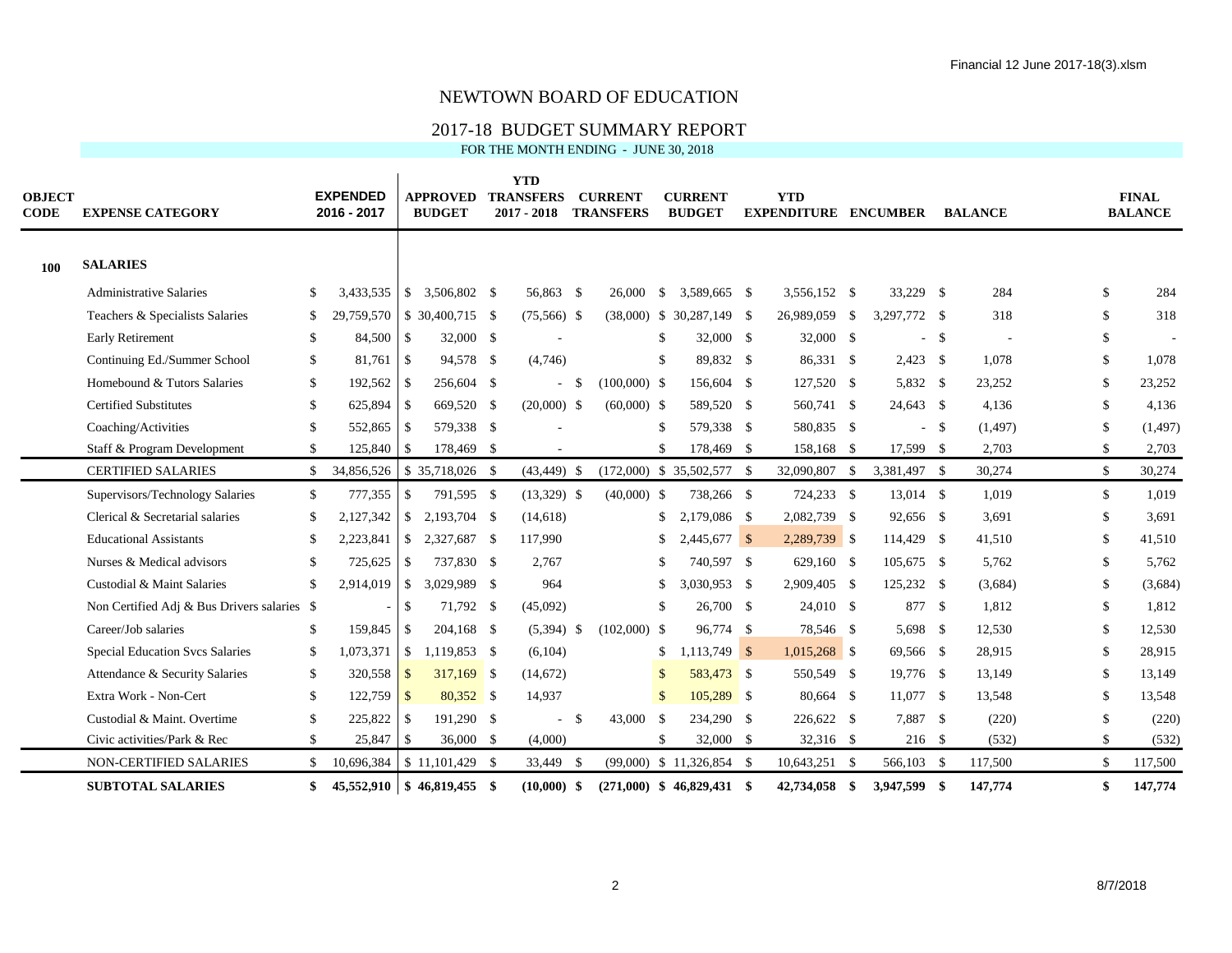## 2017-18 BUDGET SUMMARY REPORT

| <b>OBJECT</b><br>CODE | <b>EXPENSE CATEGORY</b>                                                                                                        |                                | <b>EXPENDED</b><br>2016 - 2017 |                                   | <b>APPROVED</b><br><b>BUDGET</b>       |      | <b>YTD</b><br><b>TRANSFERS</b><br>$2017 - 2018$ |                            | <b>CURRENT</b><br><b>TRANSFERS</b> |               | <b>CURRENT</b><br><b>BUDGET</b>        | <b>YTD</b><br><b>EXPENDITURE ENCUMBER</b> |     |                                        |        | <b>BALANCE</b>          |                 | <b>FINAL</b><br><b>BALANCE</b> |
|-----------------------|--------------------------------------------------------------------------------------------------------------------------------|--------------------------------|--------------------------------|-----------------------------------|----------------------------------------|------|-------------------------------------------------|----------------------------|------------------------------------|---------------|----------------------------------------|-------------------------------------------|-----|----------------------------------------|--------|-------------------------|-----------------|--------------------------------|
| 200                   | <b>EMPLOYEE BENEFITS</b>                                                                                                       |                                |                                |                                   |                                        |      |                                                 |                            |                                    |               |                                        |                                           |     |                                        |        |                         |                 |                                |
|                       | Medical & Dental Expenses                                                                                                      | \$                             | 8,829,669                      | \$                                | 8,835,482 \$                           |      |                                                 |                            |                                    | \$            | 8,835,482 \$                           | 8,828,321 \$                              |     | 935 \$                                 |        | 6,226                   | \$              | 6,226                          |
|                       | Life Insurance                                                                                                                 | \$                             | 83,841                         | <sup>\$</sup>                     | 86.329 \$                              |      | $\overline{\phantom{a}}$                        |                            |                                    | \$.           | 86.329 \$                              | 85,000 \$                                 |     |                                        | $-$ \$ | 1,329                   | \$              | 1,329                          |
|                       | FICA & Medicare                                                                                                                | <sup>\$</sup>                  | 1,391,811                      | $\sqrt{S}$                        | $1,441,193$ \$                         |      |                                                 |                            |                                    | $\mathbb{S}$  | $1,463,453$ \$                         | 1,356,979 \$                              |     | 97,821 \$                              |        | 8,653                   | \$.             | 8,653                          |
|                       | Pensions                                                                                                                       | \$                             | $611,619$ \$                   |                                   | 662,888 \$                             |      |                                                 | $-$ \$                     | 21,000                             | -\$           | 683.888 \$                             | 677,789 \$                                |     | 5,433 \$                               |        | 665                     | $\mathbb{S}$    | 665                            |
|                       | Unemployment & Employee Assist.                                                                                                | \$                             |                                |                                   | 87,000 \$                              |      |                                                 | $-$ \$                     | $(21,000)$ \$                      |               | 66,000 \$                              | 32,216 \$                                 |     | 21,607 \$                              |        | 12,177                  |                 | 12,177                         |
|                       | <b>Workers Compensation</b>                                                                                                    | \$                             | 502,885                        | -S                                | 517,430 \$                             |      | (13,000)                                        |                            |                                    | <sup>\$</sup> | 504,430 \$                             | 498,501 \$                                |     |                                        | $-$ \$ | 5,929                   | \$.             | 5,929                          |
|                       | <b>SUBTOTAL EMPLOYEE BENEFITS \$</b>                                                                                           |                                | 11,471,657                     |                                   | $$11,630,322$ \$                       |      | $(13,000)$ \$                                   |                            |                                    |               | $-$ \$ 11,639,582 \$                   | 11,478,807 \$                             |     | 125,796 \$                             |        | 34,979                  | \$              | 34,979                         |
| 300                   | PROFESSIONAL SERVICES<br><b>Professional Services</b><br>Professional Educational Ser.<br><b>SUBTOTAL PROFESSIONAL SVCS \$</b> | <sup>\$</sup><br><sup>\$</sup> | 575,862<br>192,957<br>768,820  | $\mathbf{s}$<br>$\sqrt{S}$<br>-\$ | 614.472 \$<br>248,649 \$<br>863,121 \$ |      |                                                 | $-$ \$<br>$-$ \$<br>$-$ \$ | 50,000 \$<br>$(50,000)$ \$<br>- \$ |               | 664,472 \$<br>198,649 \$<br>863,121 \$ | 609,453 \$<br>190,703 \$<br>800,155 \$    |     | 55,892 \$<br>$4,281$ \$<br>$60,173$ \$ |        | (872)<br>3,665<br>2,793 | \$<br>\$.<br>\$ | (872)<br>3,665<br>2,793        |
| 400                   | <b>PURCHASED PROPERTY SVCS</b>                                                                                                 |                                |                                |                                   |                                        |      |                                                 |                            |                                    |               |                                        |                                           |     |                                        |        |                         |                 |                                |
|                       | Buildings & Grounds Services                                                                                                   | \$                             | 706,299                        | <sup>\$</sup>                     | 713,100 \$                             |      |                                                 | $-$ \$                     | $(5,000)$ \$                       |               | 708,100 \$                             | 683,177 \$                                |     | 24,579 \$                              |        | 343                     | \$              | 343                            |
|                       | Utility Services - Water & Sewer                                                                                               | \$                             | 124,917 \$                     |                                   | 127,464 \$                             |      |                                                 | $- S$                      | 13,000 \$                          |               | 140.464 \$                             | 121,901 \$                                |     | 18,918 \$                              |        | (355)                   | $\mathbb{S}$    | (355)                          |
|                       | Building, Site & Emergency Repairs                                                                                             | \$                             | 517,986                        | -\$                               | 460,850 \$                             |      |                                                 | $-$ \$                     | 29,000 \$                          |               | 489,850 \$                             | 473,167 \$                                |     | $17,053$ \$                            |        | (370)                   |                 | (370)                          |
|                       | <b>Equipment Repairs</b>                                                                                                       | \$                             | $297,102$ \$                   |                                   | 279.712 \$                             |      |                                                 | $-$ \$                     | $(30,000)$ \$                      |               | 249.712 \$                             | 222,129 \$                                |     | 26,352 \$                              |        | 1,231                   | \$              | 1,231                          |
|                       | Rentals - Building & Equipment                                                                                                 | <sup>\$</sup>                  | 263,619                        | $\sqrt{3}$                        | 272,923 \$                             |      |                                                 | $-$ \$                     | $(7,000)$ \$                       |               | 265,923 \$                             | 265,427 \$                                |     | 435 \$                                 |        | 61                      |                 | 61                             |
|                       | Building & Site Improvements                                                                                                   | \$                             | 439,942                        | \$                                | 23,773                                 | - \$ |                                                 |                            |                                    | <sup>\$</sup> | 23,773 \$                              | 23,773 \$                                 |     |                                        | $-$ \$ |                         | \$.             |                                |
|                       | <b>SUBTOTAL PUR. PROPERTY SER.</b>                                                                                             | -8                             | 2.349.864                      | \$                                | 1,877,822 \$                           |      |                                                 | - \$                       |                                    | - \$          | 1.877.822 \$                           | 1,789,574                                 | -\$ | 87,338 \$                              |        | 910                     | \$              | 910                            |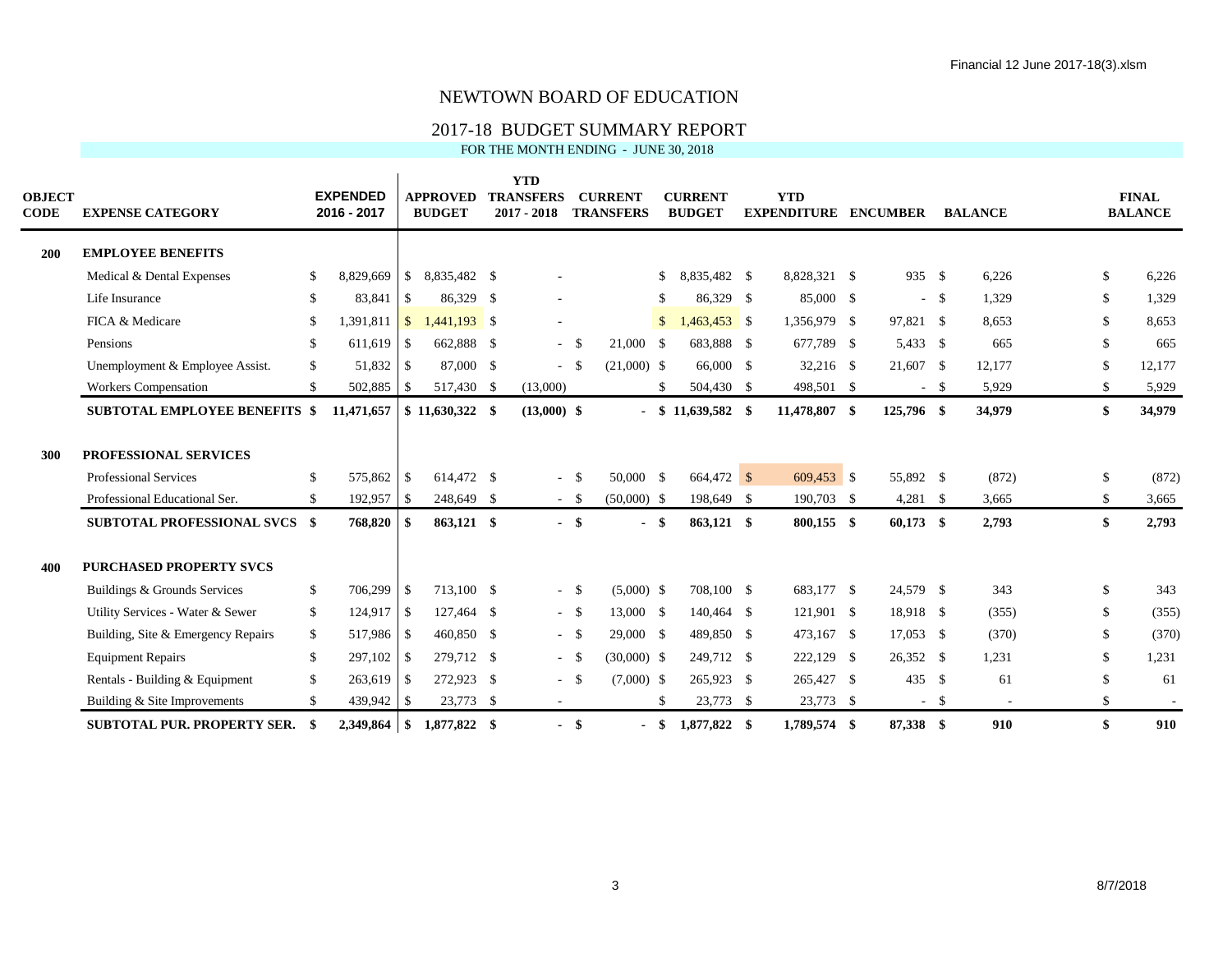## 2017-18 BUDGET SUMMARY REPORT

| <b>OBJECT</b><br>CODE | <b>EXPENSE CATEGORY</b>               |               | <b>EXPENDED</b><br>2016 - 2017 |               | <b>APPROVED</b><br><b>BUDGET</b> | <b>YTD</b><br><b>TRANSFERS</b><br>$2017 - 2018$ |        | <b>CURRENT</b><br><b>TRANSFERS</b> |     | <b>CURRENT</b><br><b>BUDGET</b> | <b>YTD</b><br><b>EXPENDITURE ENCUMBER</b> |             |        | <b>BALANCE</b> |     | <b>FINAL</b><br><b>BALANCE</b> |
|-----------------------|---------------------------------------|---------------|--------------------------------|---------------|----------------------------------|-------------------------------------------------|--------|------------------------------------|-----|---------------------------------|-------------------------------------------|-------------|--------|----------------|-----|--------------------------------|
| 500                   | <b>OTHER PURCHASED SERVICES</b>       |               |                                |               |                                  |                                                 |        |                                    |     |                                 |                                           |             |        |                |     |                                |
|                       | <b>Contracted Services</b>            | \$            | 468,842                        | <sup>\$</sup> | 575,152 \$                       | $10,000$ \$                                     |        | $(15,000)$ \$                      |     | 570,152 \$                      | 546,087 \$                                | 24,750 \$   |        | (685)          | S.  | (685)                          |
|                       | <b>Transportation Services</b>        | <sup>\$</sup> | 4,196,264                      | $\mathbb{S}$  | 4,212,681 \$                     |                                                 |        | $(120,000)$ \$                     |     | $4,092,681$ \$                  | $4,001,350$ \$                            | 89,765 \$   |        | 1,566          | \$  | 1,566                          |
|                       | Insurance - Property & Liability      | \$            | 381,160                        | $\sqrt{S}$    | 399,012 \$                       | 13,000                                          |        |                                    | \$  | 412,012 \$                      | 410,691 \$                                |             | $-$ \$ | 1,321          | \$  | 1,321                          |
|                       | Communications                        | <sup>\$</sup> | 143,318 \$                     |               | 155,694 \$                       |                                                 |        |                                    | \$  | 155,694 \$                      | 150,873 \$                                | 8,303 \$    |        | (3,482)        | \$  | (3,482)                        |
|                       | <b>Printing Services</b>              | \$            | 32,951                         | <sup>\$</sup> | 35,293 \$                        |                                                 |        |                                    | S.  | 35,293 \$                       | 18,626 \$                                 | 8,761 \$    |        | 7,906          | \$. | 7,906                          |
|                       | Tuition - Out of District             | <sup>\$</sup> | 3,202,382                      | $\mathbb{S}$  | 2,014,771 \$                     |                                                 | - \$   | $406,000$ \$                       |     | $3.452.252$ \$                  | 3,373,187 \$                              | 81,580 \$   |        | (2,515)        | S.  | (2,515)                        |
|                       | Student Travel & Staff Mileage        | \$            | 231,325                        | $\mathcal{S}$ | 213,397 \$                       |                                                 |        |                                    | \$  | 213,397 \$                      | 201,647 \$                                | 6,889 \$    |        | 4,860          | \$  | 4,860                          |
|                       | <b>SUBTOTAL OTHER PURCHASED SI \$</b> |               | 8,656,242                      | \$            | 7,606,000 \$                     | 23,000 \$                                       |        | 271,000                            | \$  | 8,931,481 \$                    | 8,702,461 \$                              | 220,048 \$  |        | 8,972          | \$  | 8,972                          |
| 600                   | <b>SUPPLIES</b>                       |               |                                |               |                                  |                                                 |        |                                    |     |                                 |                                           |             |        |                |     |                                |
|                       | Instructional & Library Supplies      | \$            | 834,174 \$                     |               | 777,524 \$                       |                                                 |        |                                    | \$. | 777,524 \$                      | 719,205 \$                                | 48,469 \$   |        | 9,851          | S.  | 9,851                          |
|                       | Software, Medical & Office Sup.       | \$            | 222,049 \$                     |               | 156,753 \$                       |                                                 |        |                                    | \$  | 156,753 \$                      | 99,729 \$                                 | $40,360$ \$ |        | 16,665         |     | 16,665                         |
|                       | <b>Plant Supplies</b>                 | \$            | 393,852                        | <sup>\$</sup> | 411,000 \$                       |                                                 |        |                                    | \$  | 411,000 \$                      | 276,601 \$                                | 128,390 \$  |        | 6,009          |     | 6,009                          |
|                       | Electric                              | <sup>\$</sup> | 1,282,498                      | $\mathbb{S}$  | 1,318,911 \$                     |                                                 |        |                                    | \$  | 1,318,911 \$                    | 1,210,209 \$                              | 94,931 \$   |        | 13,770         |     | 13,770                         |
|                       | Propane & Natural Gas                 | S             |                                |               | 390,800 \$                       |                                                 | $- S$  | $(60,000)$ \$                      |     | 330,800 \$                      | 285,241 \$                                | 19,218 \$   |        | 26,341         |     | 26,341                         |
|                       | Fuel Oil                              | <sup>\$</sup> | 202,843 \$                     |               | 278,980 \$                       |                                                 | $-$ \$ | 42,000 \$                          |     | 320,980 \$                      | 321,179 \$                                |             | $-$ \$ | (199)          | \$  | (199)                          |
|                       | Fuel For Vehicles & Equip.            | <sup>\$</sup> | 198,134 \$                     |               | 213,742 \$                       |                                                 | $- S$  | 18,000                             | -\$ | 231,742 \$                      | 230,493 \$                                | $1,131$ \$  |        | 118            |     | 118                            |
|                       | Textbooks                             | <sup>\$</sup> | 342,002 \$                     |               | $26,022$ \$                      | $\overline{\phantom{a}}$                        |        |                                    | \$  | 26,022 \$                       | 24,627 \$                                 | $1,254$ \$  |        | 142            | \$. | 142                            |
|                       | <b>SUBTOTAL SUPPLIES</b>              | \$            | 3,832,662                      | $\sqrt{3}$    | 3,573,732 \$                     |                                                 | - \$   |                                    | S.  | 3,573,732 \$                    | 3.167.282 \$                              | 333,752 \$  |        | 72,698         |     | 72,698                         |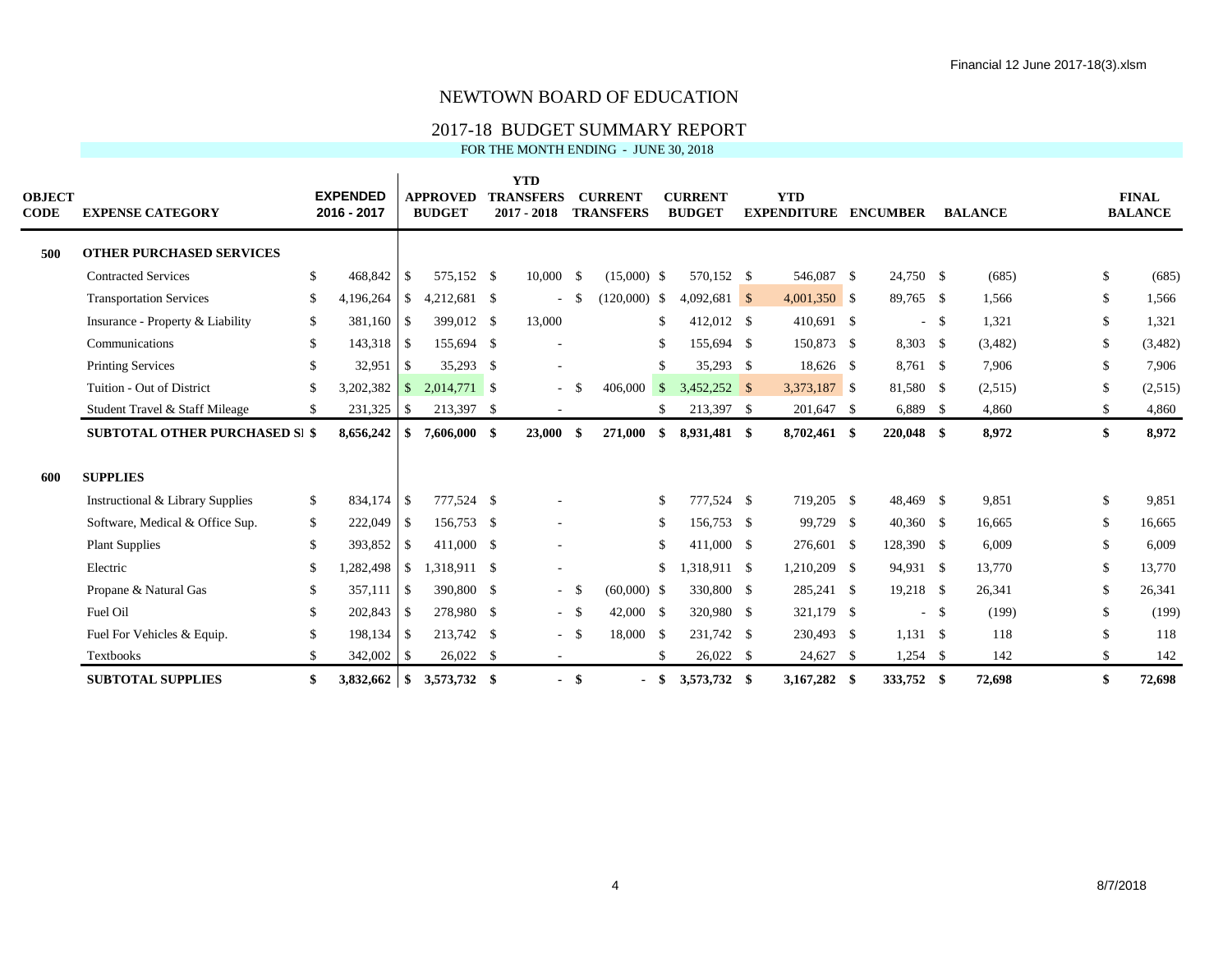## 2017-18 BUDGET SUMMARY REPORT

FOR THE MONTH ENDING - JUNE 30, 2018

| <b>OBJECT</b><br><b>CODE</b> | <b>EXPENSE CATEGORY</b>       |    | <b>EXPENDED</b><br>2016 - 2017 | APPROVED<br><b>BUDGET</b> |        | <b>YTD</b><br>TRANSFERS<br>$2017 - 2018$ |      | <b>CURRENT</b><br><b>TRANSFERS</b> |               | <b>CURRENT</b><br><b>BUDGET</b> |        | <b>YTD</b><br><b>EXPENDITURE</b> |        | <b>ENCUMBER</b> |        | <b>BALANCE</b> | <b>FINAL</b><br><b>BALANCE</b> |    |
|------------------------------|-------------------------------|----|--------------------------------|---------------------------|--------|------------------------------------------|------|------------------------------------|---------------|---------------------------------|--------|----------------------------------|--------|-----------------|--------|----------------|--------------------------------|----|
| 700                          | <b>PROPERTY</b>               |    |                                |                           |        |                                          |      |                                    |               |                                 |        |                                  |        |                 |        |                |                                |    |
|                              | Capital Improvements (Sewers) | S. |                                |                           | $-$ \$ |                                          |      |                                    | $\mathbb{S}$  |                                 | $-$ \$ |                                  | $-$ \$ |                 | $-$ \$ | $\sim$         | \$                             |    |
|                              | Technology Equipment          | \$ | 528,360 \$                     | 547,650 \$                |        |                                          |      |                                    | <sup>\$</sup> | 547,650 \$                      |        | 459,993 \$                       |        | 87,592 \$       |        | 65             | \$                             | 65 |
|                              | Other Equipment               |    |                                | $9,200$ \$                |        |                                          |      |                                    | \$.           | $9,200$ \$                      |        | $9,200$ \$                       |        |                 | $-$ \$ | $\sim$         | \$                             |    |
|                              | <b>SUBTOTAL PROPERTY</b>      | \$ |                                | 556,850 \$                |        |                                          | - \$ | $\sim$                             | -\$           | 556,850 \$                      |        | $469,193$ \$                     |        | 87,592 \$       |        | 65             | \$                             | 65 |
| 800                          | <b>MISCELLANEOUS</b>          |    |                                |                           |        |                                          |      |                                    |               |                                 |        |                                  |        |                 |        |                |                                |    |
|                              | Memberships                   | \$ |                                | 68,655 \$                 |        |                                          |      |                                    | \$            | 68,655 \$                       |        | $60,724$ \$                      |        | 83 \$           |        | 7,847          | \$<br>7,847                    |    |
|                              | <b>SUBTOTAL MISCELLANEOUS</b> | \$ |                                | 68,655 \$                 |        |                                          | - \$ | $-$ \$                             |               | 68,655 \$                       |        | $60,724$ \$                      |        | 83 \$           |        | 7,847          | \$<br>7,847                    |    |
|                              | <b>TOTAL LOCAL BUDGET</b>     | \$ | 73,567,123   \$72,995,957 \$   |                           |        |                                          | - \$ |                                    |               | $-$ \$ 74,340,674 \$            |        | 69,202,254 \$                    |        | $4,862,382$ \$  |        | 276,038        | 276,038                        |    |

*(Audited)*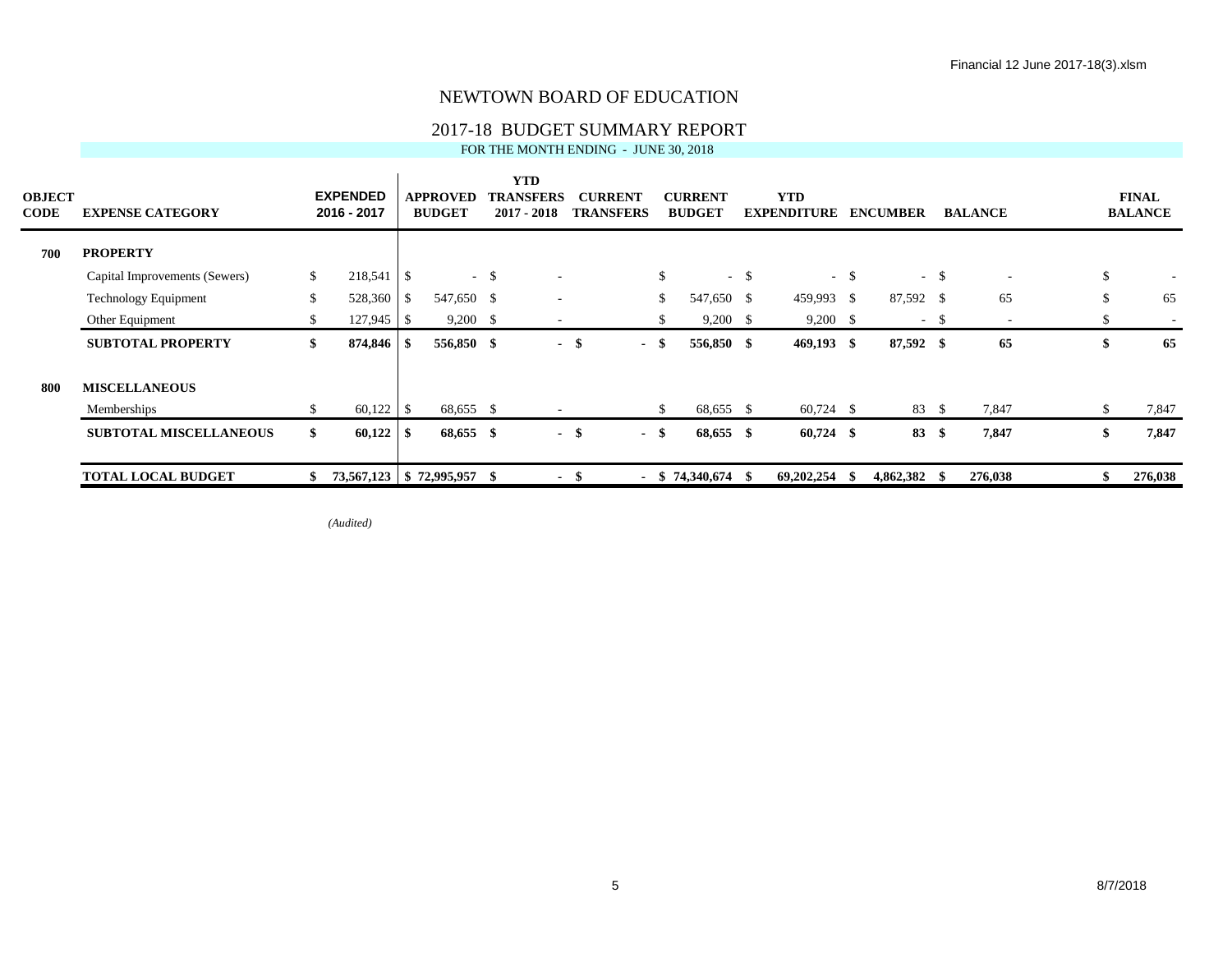## 2017-18 BUDGET SUMMARY REPORT

|                              |                         |                                |                                  | YTD                             |                                   |                                |                                  |                 |                |                                |
|------------------------------|-------------------------|--------------------------------|----------------------------------|---------------------------------|-----------------------------------|--------------------------------|----------------------------------|-----------------|----------------|--------------------------------|
| <b>OBJECT</b><br><b>CODE</b> | <b>EXPENSE CATEGORY</b> | <b>EXPENDED</b><br>2016 - 2017 | <b>APPROVED</b><br><b>BUDGET</b> | <b>TRANSFERS</b><br>2017 - 2018 | <b>CURREN</b><br><b>TRANSFERS</b> | <b>CURREN</b><br><b>BUDGET</b> | <b>YTD</b><br><b>EXPENDITURE</b> | <b>ENCUMBER</b> | <b>BALANCE</b> | <b>FINAL</b><br><b>BALANCE</b> |
|                              |                         |                                |                                  |                                 |                                   |                                |                                  |                 |                |                                |

|                                                         | 2017-18                          |                 |                |                                  |
|---------------------------------------------------------|----------------------------------|-----------------|----------------|----------------------------------|
| <b>BOARD OF EDUCATION FEES &amp; CHARGES - SERVICES</b> | <b>APPROVED</b><br><b>BUDGET</b> | <b>RECEIVED</b> | <b>BALANCE</b> | $\frac{0}{0}$<br><b>RECEIVED</b> |
|                                                         |                                  |                 |                |                                  |
| <b>LOCAL TUITION</b>                                    | \$30,800                         | \$33,727        | $(\$2,927)$    | 109.50%                          |
| NON LOCAL TUITION                                       | \$0                              | \$66,438        | $(\$66,438)$   |                                  |
| <b>HIGH SCHOOL FEES</b>                                 |                                  |                 |                |                                  |
| <b>PAY FOR PARTICIPATION IN SPORTS</b>                  | \$7,370                          | \$7,370         | \$0            | 100.00%                          |
| <b>PARKING PERMITS</b>                                  | \$20,000                         | \$20,000        | \$0            | 100.00%                          |
| <b>CHILD DEVELOPMENT</b>                                | \$8,000                          | \$8,000         | \$0            | 100.00%                          |
|                                                         | \$35,370                         | \$35,370        | \$0            | 100.00%                          |
|                                                         |                                  |                 |                |                                  |
| <b>MISCELLANEOUS FEES</b>                               | \$4,000                          | \$12,074        | (\$8,074)      | 301.84%                          |
| TOTAL SCHOOL GENERATED FEES                             | \$70,170                         | \$147,608       | $(\$77,438)$   | 210.36%                          |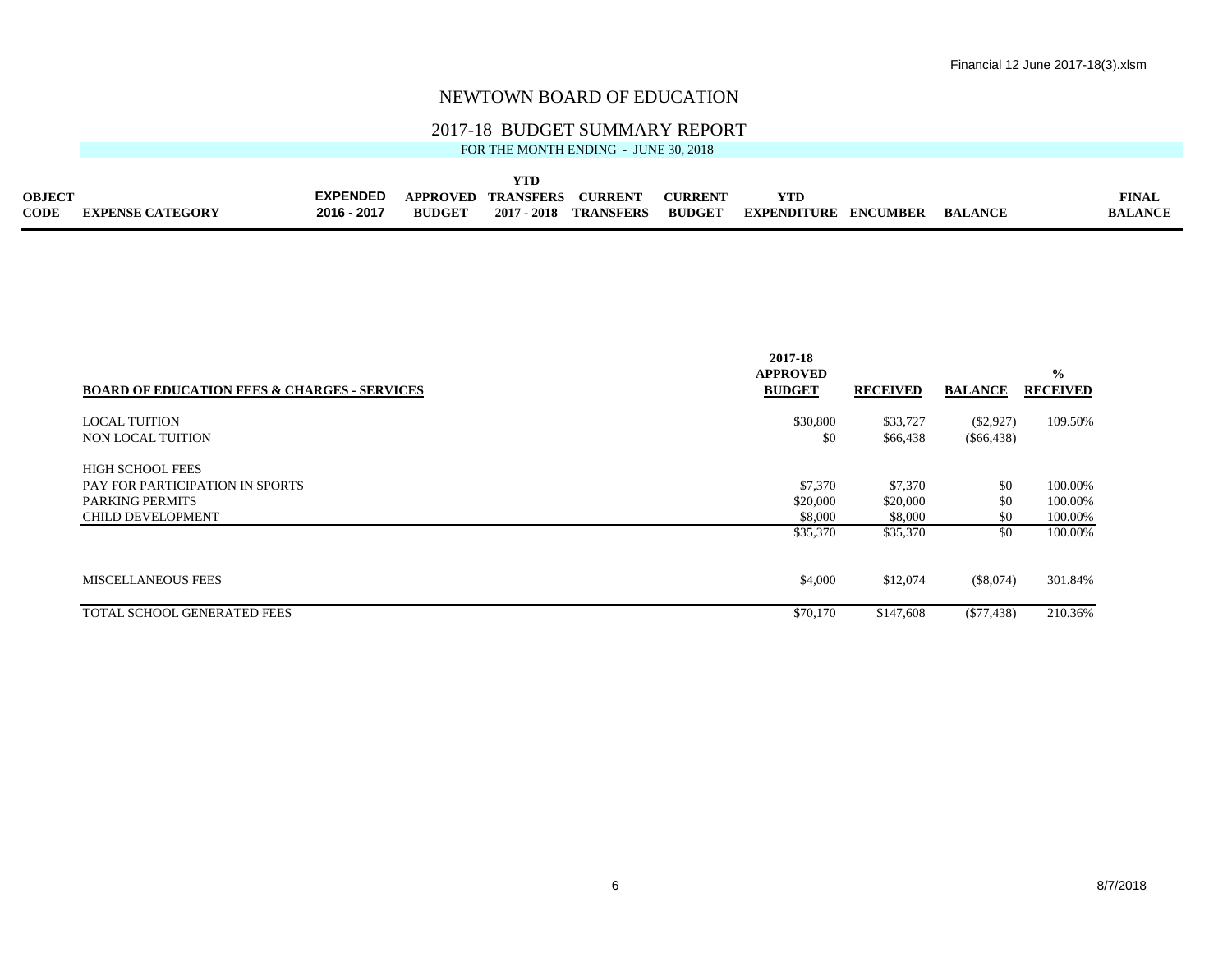# BUDGET SUMMARY REPORT

### "FOR THE MONTH ENDING - JUNE 30, 2018"

**FISCAL YEAR END - (Unaudited)**

## **OFFSETTING REVENUE INCLUDED IN ANTICIPATED OBLIGATIONS**

|            | <b>OBJECT EXPENSE CATEGORY</b>                                     |               | <b>BUDGETED</b>  | <b>REVISION</b>                             |                    |                  |                  |                                |                  |                    |         |                  |                 | <b>REVISED BUDGET 1st ESTIMATE 2nd ESTIMATE 3rd ESTIMATE Feb RECEIVED May RECEIVED Total RECEIVED</b> |
|------------|--------------------------------------------------------------------|---------------|------------------|---------------------------------------------|--------------------|------------------|------------------|--------------------------------|------------------|--------------------|---------|------------------|-----------------|-------------------------------------------------------------------------------------------------------|
| 100        | <b>SALARIES</b>                                                    |               | $(29,301)$ \$    |                                             | $\mathbb{S}$       | $(29,301)$ \$    | $(48, 814)$ \$   |                                | $(47,508)$ \$    | $(44,767)$ \$      |         | $(35,235)$ \$    | $(9,368)$ \$    | (44, 603)                                                                                             |
| 200        | <b>EMPLOYEE BENEFITS</b>                                           |               | - \$             |                                             |                    | $-5$             |                  |                                | $-$ \$           |                    | -S      |                  | - \$            |                                                                                                       |
| 300        | PROFESSIONAL SERVICES                                              |               | $(10,490)$ \$    |                                             |                    | $(10,490)$ \$    | $(56,686)$ \$    |                                | $(55,171)$ \$    | $(25, 411)$ \$     |         | $(20,000)$ \$    | $(5,317)$ \$    | (25,317)                                                                                              |
| 400        | PURCHASED PROPERTY SERV.                                           | \$.           | $\sim$           | $\mathbf{\hat{S}}$                          |                    | - \$             |                  |                                | $-$ \$           |                    |         |                  | - \$            |                                                                                                       |
| 500        | <b>OTHER PURCHASED SERVICES</b>                                    |               | $(2,365,717)$ \$ | 1,031,481                                   |                    | $(1,334,236)$ \$ | $(1,469,486)$ \$ |                                | $(1,422,798)$ \$ | $(1,421,958)$ \$   |         | $(1,119,185)$ \$ | $(297,551)$ \$  | (1,416,736)                                                                                           |
| 600        | <b>SUPPLIES</b>                                                    |               | ÷                | $\mathcal{S}$                               |                    |                  | \$               |                                |                  | - \$               |         |                  | <b>S</b>        |                                                                                                       |
| 700        | <b>PROPERTY</b>                                                    |               |                  | $\mathbb{S}$                                |                    |                  | $\mathcal{S}$    |                                |                  | $\mathbf{\hat{S}}$ |         |                  | -\$             |                                                                                                       |
| 800        | <b>MISCELLANEOUS</b>                                               |               |                  |                                             |                    |                  |                  |                                |                  | $\mathbb{S}$       |         | $\sim$           | - \$            |                                                                                                       |
|            |                                                                    |               |                  |                                             |                    |                  |                  |                                |                  |                    |         |                  |                 |                                                                                                       |
|            | TOTAL GENERAL FUND BUDGET                                          |               |                  | $\frac{1}{2}$ (2,405,508) \\$ 1,031,481 \\$ |                    | $(1,374,027)$ \$ | $(1,574,986)$ \$ |                                | $(1,525,477)$ \$ | $(1,492,136)$ \$   |         | $(1,174,420)$ \$ | $(312, 236)$ \$ | (1,486,656)                                                                                           |
|            |                                                                    |               |                  |                                             |                    |                  |                  |                                |                  |                    |         |                  |                 |                                                                                                       |
| 100        | <b>SALARIES</b>                                                    |               |                  |                                             |                    |                  |                  |                                |                  |                    |         |                  |                 |                                                                                                       |
|            | <b>Administrative Salaries</b>                                     |               |                  |                                             |                    |                  |                  | $\mathbb{S}$                   |                  | -\$                |         |                  |                 |                                                                                                       |
|            | Teachers & Specialists Salaries                                    |               |                  |                                             |                    |                  |                  |                                |                  |                    |         |                  |                 |                                                                                                       |
|            | <b>Early Retirement</b>                                            |               |                  |                                             |                    |                  |                  |                                |                  |                    |         |                  |                 |                                                                                                       |
|            | Continuing Ed./Summer School                                       |               |                  |                                             |                    |                  |                  |                                |                  |                    |         |                  |                 |                                                                                                       |
|            | Homebound & Tutors Salaries                                        |               |                  |                                             |                    |                  |                  |                                |                  |                    |         |                  |                 |                                                                                                       |
|            | <b>Certified Substitutes</b>                                       |               |                  |                                             |                    |                  |                  |                                |                  |                    |         |                  |                 |                                                                                                       |
|            | Coaching/Activities                                                |               |                  |                                             |                    |                  |                  |                                |                  |                    |         |                  |                 |                                                                                                       |
|            | Staff & Program Development<br><b>CERTIFIED SALARIES</b>           |               |                  |                                             |                    |                  |                  | $\mathbb{S}$                   |                  | - \$               |         |                  |                 |                                                                                                       |
|            |                                                                    | $\mathbf{\$}$ | - \$<br>÷        |                                             | -\$                | - \$             |                  | $\mathcal{S}$<br>$\mathcal{S}$ | - \$<br>$-$ \$   |                    | $-1$ \$ |                  | $-$ \$          | $\overline{\mathbf{s}}$<br>$\mathcal{S}$                                                              |
|            | Supervisors/Technology Salaries<br>Clerical & Secretarial salaries |               |                  |                                             |                    |                  |                  | $\mathcal{S}$                  | - \$             |                    |         |                  |                 | \$                                                                                                    |
|            | <b>Educational Assistants</b>                                      |               | (12,715)         |                                             |                    | $(12,715)$ \$    | $(4,732)$ \$     |                                | $(4,605)$ \$     | $(3,980)$ \$       |         | $(3,133)$ \$     | $(833)$ \$      | (3,966)                                                                                               |
|            | Nurses & Medical advisors                                          |               |                  |                                             |                    |                  |                  |                                |                  | - \$               |         |                  |                 |                                                                                                       |
|            | Custodial & Maint Salaries                                         |               |                  |                                             |                    |                  |                  |                                |                  |                    |         |                  |                 |                                                                                                       |
|            | Non Certified Salary Adjustment                                    |               |                  |                                             |                    |                  |                  |                                |                  |                    |         |                  |                 |                                                                                                       |
|            | Career/Job salaries                                                |               |                  |                                             |                    |                  |                  |                                |                  |                    |         |                  |                 |                                                                                                       |
|            | <b>Special Education Svcs Salaries</b>                             |               | (16, 586)        |                                             |                    | $(16,586)$ \$    | $(44,082)$ \$    |                                | $(42,903)$ \$    | $(40,787)$ \$      |         | $(32,102)$ \$    | $(8,535)$ \$    | (40, 637)                                                                                             |
|            | Attendance & Security Salaries                                     |               |                  |                                             |                    |                  |                  |                                |                  | $\mathcal{S}$      |         |                  |                 |                                                                                                       |
|            | Extra Work - Non-Cert                                              |               |                  |                                             |                    |                  |                  |                                |                  |                    |         |                  |                 |                                                                                                       |
|            | Custodial & Maint. Overtime                                        |               |                  |                                             |                    |                  |                  |                                |                  |                    |         |                  |                 |                                                                                                       |
|            | Civic activities/Park & Rec                                        |               |                  |                                             |                    |                  |                  |                                |                  | - \$               |         |                  |                 |                                                                                                       |
|            | NON-CERTIFIED SALARIES                                             | $\mathbb{S}$  | $(29,301)$ \$    |                                             | $\mathbf{\hat{S}}$ | $(29,301)$ \$    | $(48,814)$ \$    |                                | $(47,508)$ \$    | $(44,767)$ \$      |         | $(35,235)$ \$    | $(9,368)$ \$    | (44, 603)                                                                                             |
|            | <b>SUBTOTAL SALARIES</b>                                           | \$            | $(29,301)$ \$    |                                             | \$                 | $(29,301)$ \$    | $(48, 814)$ \$   |                                | $(47,508)$ \$    | $(44,767)$ \$      |         | $(35,235)$ \$    | $(9,368)$ \$    | (44,603)                                                                                              |
| <b>200</b> | <b>EMPLOYEE BENEFITS</b><br><b>SUBTOTAL EMPLOYEE BENEFITS \$</b>   |               | $-$ \$           |                                             | - \$               | - \$             |                  | $-$ \$                         |                  | - \$               | $-1$ \$ |                  | - \$            | $-1$ \$                                                                                               |
|            |                                                                    |               |                  |                                             |                    |                  |                  |                                |                  |                    |         |                  |                 |                                                                                                       |

 $\mathbf{r}$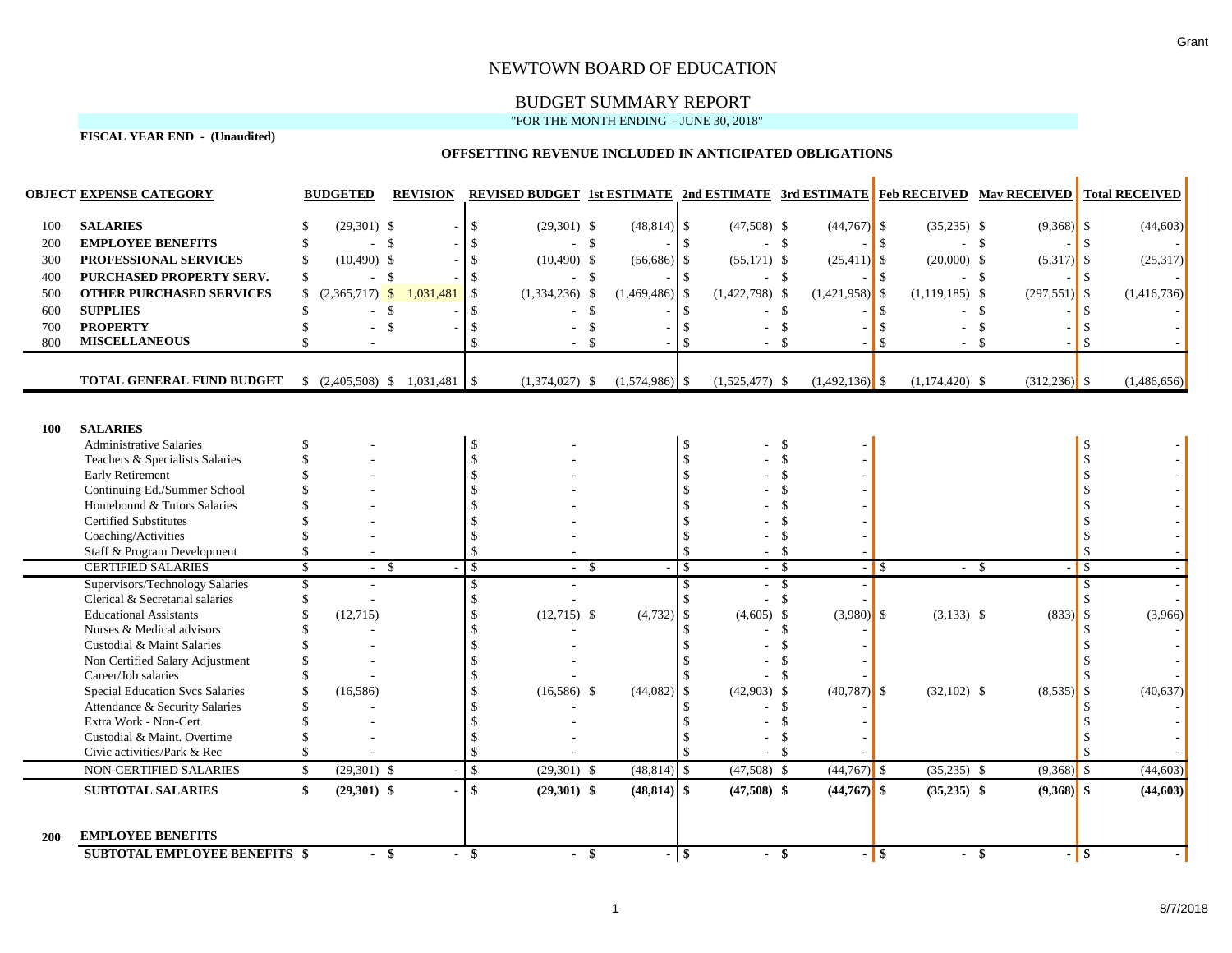#### **FISCAL YEAR END - (Unaudited)**

#### "FOR THE MONTH ENDING - JUNE 30, 2018"

#### **OFFSETTING REVENUE INCLUDED IN ANTICIPATED OBLIGATIONS**

|     | <b>OBJECT EXPENSE CATEGORY</b>                                                         |     | <b>BUDGETED</b>                            |        | <b>REVISION</b> |                                | <b>REVISED BUDGET 1st ESTIMATE 2nd ESTIMATE 3rd ESTIMATE Feb RECEIVED May RECEIVED Total RECEIVED</b> |                  |              |                         |     |                  |              |                  |                 |                        |             |
|-----|----------------------------------------------------------------------------------------|-----|--------------------------------------------|--------|-----------------|--------------------------------|-------------------------------------------------------------------------------------------------------|------------------|--------------|-------------------------|-----|------------------|--------------|------------------|-----------------|------------------------|-------------|
| 300 | PROFESSIONAL SERVICES<br><b>Professional Services</b><br>Professional Educational Ser. |     | (10, 490)                                  |        |                 | <sup>\$</sup><br>$\mathcal{S}$ | $(10,490)$ \$                                                                                         | $(56,686)$ \$    |              | $(55,171)$ \$<br>$-$ \$ |     | $(25,411)$ \$    |              | $(20,000)$ \$    | $(5,317)$ \$    |                        | (25,317)    |
|     | SUBTOTAL PROFESSIONAL SVCS \$                                                          |     | $(10, 490)$ \$                             |        |                 | $\mathbf{s}$                   | $(10, 490)$ \$                                                                                        | $(56,686)$ \$    |              | $(55,171)$ \$           |     | $(25,411)$ \$    |              | $(20,000)$ \$    | $(5,317)$ \$    |                        | (25, 317)   |
| 400 | <b>PURCHASED PROPERTY SVCS</b>                                                         |     |                                            |        |                 |                                |                                                                                                       |                  |              |                         |     |                  |              |                  |                 |                        |             |
|     | <b>SUBTOTAL PUR. PROPERTY SER. \$</b>                                                  |     |                                            | $-$ \$ |                 | $\mathbf{s}$                   |                                                                                                       |                  | \$           | $-$ \$                  |     |                  | \$           |                  | $-$ \$          | $\boldsymbol{\$}$      |             |
| 500 | <b>OTHER PURCHASED SERVICES</b>                                                        |     |                                            |        |                 |                                |                                                                                                       |                  |              |                         |     |                  |              |                  |                 |                        |             |
|     | <b>Contracted Services</b>                                                             | \$. |                                            |        |                 |                                |                                                                                                       |                  |              |                         | -\$ |                  |              |                  |                 |                        |             |
|     | <b>Transportation Services</b>                                                         |     | (311, 657)                                 |        |                 |                                | $(311, 657)$ \$                                                                                       | $(334, 335)$ \$  |              | $(320,555)$ \$          |     | $(316,857)$ \$   |              | $(249,390)$ \$   | (66, 304)       | $\mathcal{S}$          | (315, 694)  |
|     | Insurance - Property & Liability                                                       |     |                                            |        |                 |                                |                                                                                                       |                  |              |                         | -\$ |                  |              |                  |                 |                        |             |
|     | Communications                                                                         |     |                                            |        |                 |                                |                                                                                                       |                  |              |                         | -\$ |                  |              |                  |                 |                        |             |
|     | <b>Printing Services</b>                                                               |     |                                            |        |                 |                                |                                                                                                       |                  |              |                         | -\$ |                  |              |                  |                 |                        |             |
|     | Tuition - Out of District                                                              |     | $(2,054,060)$ \$                           |        | 1,031,481       | <sup>\$</sup>                  | $(1,022,579)$ \$                                                                                      | $(1,135,151)$ \$ |              | $(1,102,243)$ \$        |     | $(1,105,101)$ \$ |              | $(869,795)$ \$   | $(231,247)$ \$  |                        | (1,101,042) |
|     | Student Travel & Staff Mileage                                                         |     |                                            |        |                 | \$.                            |                                                                                                       |                  |              | $-$ \$                  |     |                  |              |                  |                 |                        |             |
|     | SUBTOTAL OTHER PURCHASED SI \$ (2,365,717) \$ 1,031,481                                |     |                                            |        |                 | -\$                            | $(1,334,236)$ \$                                                                                      | $(1,469,486)$ \$ |              | $(1,422,798)$ \$        |     | $(1,421,958)$ \$ |              | $(1,119,185)$ \$ | $(297,551)$ \$  |                        | (1,416,736) |
| 600 | <b>SUPPLIES</b>                                                                        |     |                                            |        |                 |                                |                                                                                                       |                  |              |                         |     |                  |              |                  |                 |                        |             |
|     | <b>SUBTOTAL SUPPLIES</b>                                                               | \$  |                                            | $-$ \$ |                 | $\mathbf{s}$                   | $-$ \$                                                                                                |                  | \$           | $-$ \$                  |     |                  | $\mathbf{s}$ |                  | $-$ \$          | \$                     |             |
| 700 | <b>PROPERTY</b>                                                                        |     |                                            |        |                 |                                |                                                                                                       |                  |              |                         |     |                  |              |                  |                 |                        |             |
|     | <b>SUBTOTAL PROPERTY</b>                                                               | \$  |                                            | $-$ \$ |                 | $\mathbf{s}$                   | $-$ \$                                                                                                |                  | $\mathbf{s}$ | $-$ \$                  |     |                  | $\mathbf{s}$ |                  | $-$ \$          | $\boldsymbol{\hat{s}}$ |             |
| 800 | <b>MISCELLANEOUS</b><br>Memberships                                                    |     |                                            |        |                 |                                |                                                                                                       |                  |              |                         |     |                  |              |                  |                 |                        |             |
|     | <b>SUBTOTAL MISCELLANEOUS</b>                                                          | \$  | $-$ \$                                     |        |                 | $\mathbf{\$}$                  | $-$ \$                                                                                                |                  | -\$          | $-$ \$                  |     |                  | $\mathbf{s}$ |                  | $-$ \$          | \$                     |             |
|     | <b>TOTAL LOCAL BUDGET</b>                                                              |     | $\frac{1}{2}$ (2,405,508) \$ 1,031,481 \\$ |        |                 |                                | $(1,374,027)$ \$                                                                                      | $(1,574,986)$ \$ |              | $(1,525,477)$ \$        |     | $(1,492,136)$ \$ |              | $(1,174,420)$ \$ | $(312, 236)$ \$ |                        | (1,486,656) |
|     |                                                                                        |     |                                            |        |                 |                                |                                                                                                       |                  |              |                         |     |                  |              |                  |                 |                        |             |
|     | Difference LC Appropriation 11/15/17                                                   |     |                                            |        |                 | $\mathcal{S}$                  | (1,031,481)                                                                                           |                  |              |                         |     |                  |              |                  |                 |                        |             |
|     | Excess Cost and Agency placement Grants are budgeted at 75%.                           |     |                                            |        |                 |                                |                                                                                                       |                  |              |                         |     |                  |              |                  |                 |                        |             |
|     | The final receipt is at 72.73% on eligible expenditures for this year.                 |     |                                            |        |                 |                                |                                                                                                       |                  |              |                         |     |                  |              |                  |                 |                        | (1.486.656) |